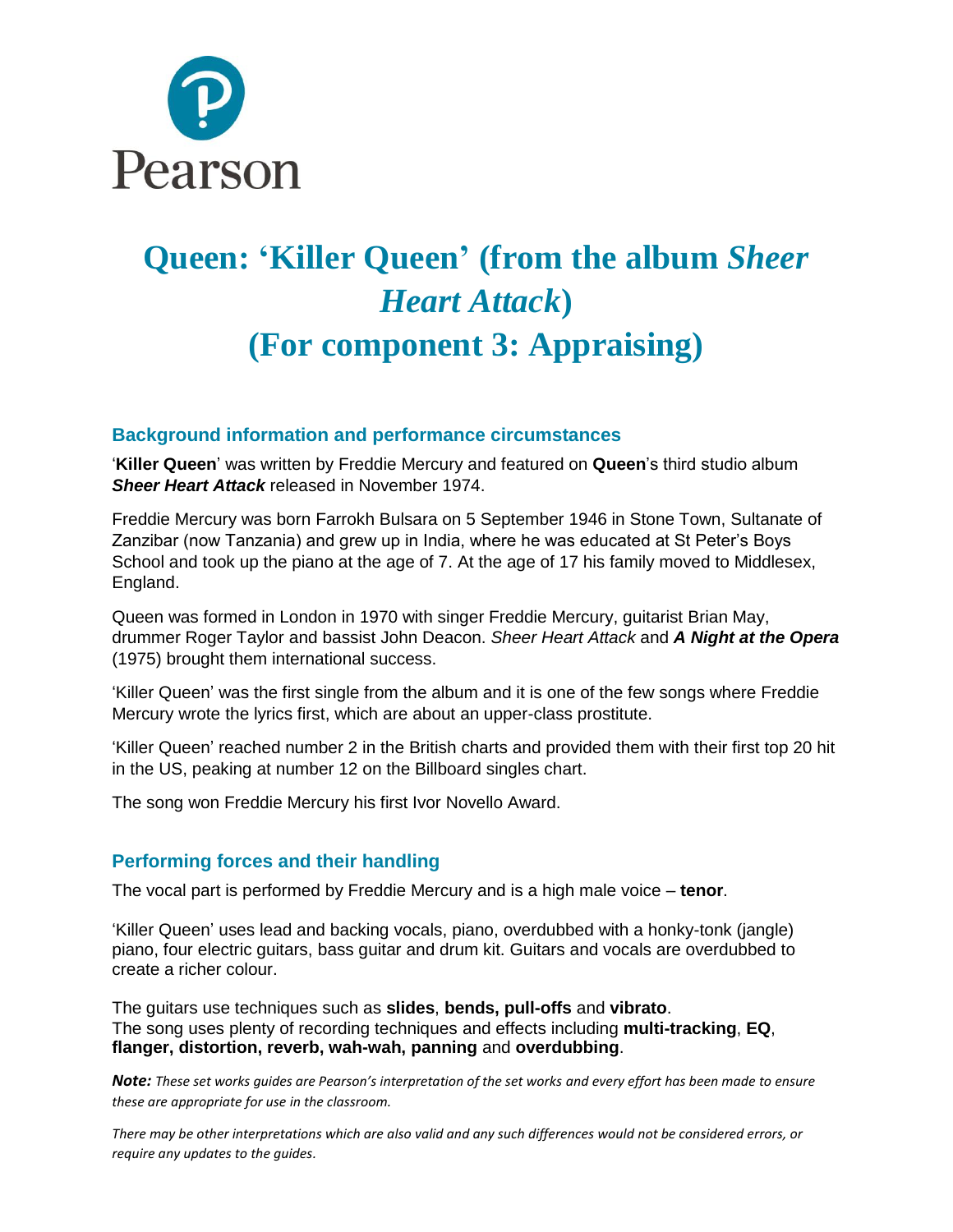#### **Melody**

- The text setting is mainly syllabic.
- The backing vocals use a mixture of words and vocalisation (e.g. bars 8-9) to the sound 'ooh' and bar 18 to the sound 'ba'.
- The melody starts mostly conjunct with small leaps of a third or fourth.
- Bars 7 and 8 show an altered descending sequence.
- The verse and chorus combine conjunct and wide angular leaps in the melodic line.
- Leaps often feature a rising major sixth (e.g. bars 6–7). There are some exceptionally large leaps such as an octave in bar 62.

#### **Structure**

'Killer Queen' is in **verse–chorus** form.

| Bars 2 (beat<br>$3)-14$ (beat<br>3) | Verse 1  | Unusual start with six finger clicks (which are heard<br>throughout) leading into verse 1. Melody starts on the<br>upbeat, anacrusis. The voice is accompanied by short,<br>detached chords played by the piano before the bass and<br>drums enter at the end of bar 6. Tonally unstable, opening<br>in C minor but quickly shifting. We have a descending<br>sequence in guitar 1 bar 7. Backing vocals enter in bar 8<br>using vocables. |
|-------------------------------------|----------|--------------------------------------------------------------------------------------------------------------------------------------------------------------------------------------------------------------------------------------------------------------------------------------------------------------------------------------------------------------------------------------------------------------------------------------------|
|                                     |          | Bar 11 lead vocal uses falsetto.                                                                                                                                                                                                                                                                                                                                                                                                           |
|                                     |          | The first phrase is four bars in length, however, the second<br>phrase has been extended by the addition of a 6/8 bar (bar<br>10) to five bars in length.                                                                                                                                                                                                                                                                                  |
| Bars 14<br>(beat $4$ ) $-22$        | Chorus 1 | While the chorus is eight bars in length, the phrasing is $5 +$<br>3. Having apparently cadenced into $B \, \flat$ major, the key<br>moves to D minor then C major before shifting in parallels<br>to a circle of fifths then another slide to B $\flat$ .                                                                                                                                                                                 |
|                                     |          | Lead and backing vocals sing together in harmony<br>creating a four-part texture (bar 15).                                                                                                                                                                                                                                                                                                                                                 |
|                                     |          | Backing vocals use <b>vocables</b> (bar 18).                                                                                                                                                                                                                                                                                                                                                                                               |
|                                     |          | <b>Portamento slide on the word 'Queen' bar 15.</b>                                                                                                                                                                                                                                                                                                                                                                                        |
|                                     |          | Change of EQ and addition of flanger on 'laser beam' bar<br>17.                                                                                                                                                                                                                                                                                                                                                                            |
|                                     |          | Backing vocal 'stabs' bar 18.                                                                                                                                                                                                                                                                                                                                                                                                              |
|                                     |          |                                                                                                                                                                                                                                                                                                                                                                                                                                            |

*Note: These set works guides are Pearson's interpretation of the set works and every effort has been made to ensure these are appropriate for use in the classroom.*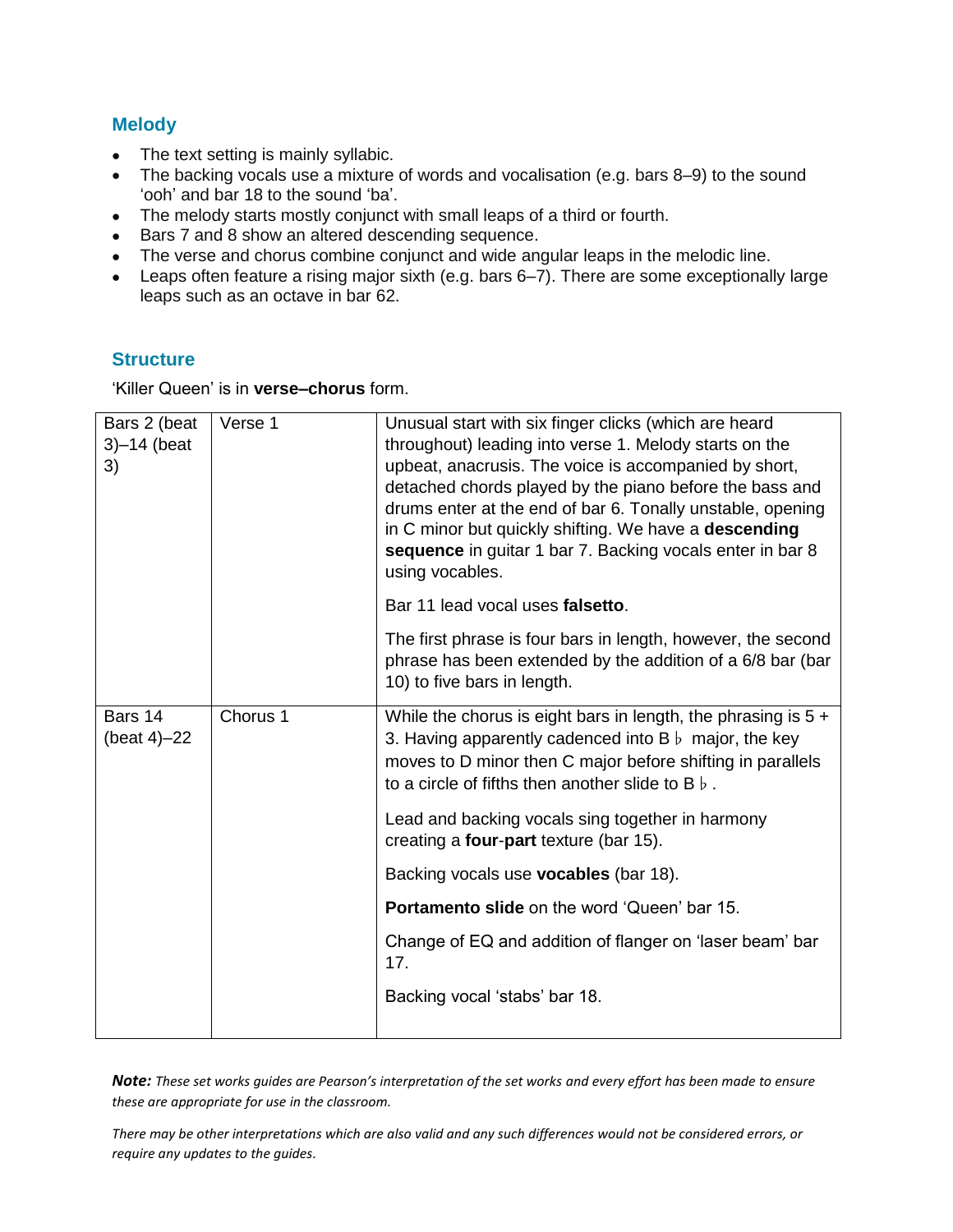| Bars 23-26<br>(beat 3)             | Instrumental        | Guitar 1 and 3 play in thirds using slides and vibrato.                                                                                               |
|------------------------------------|---------------------|-------------------------------------------------------------------------------------------------------------------------------------------------------|
| Bars 26<br>(beat 4)-38<br>(beat 3) | Verse 2             | As verse 1 with the addition of four-part backing vocals<br>(bar 31), drums enter early (with drum roll) with quitar 2.                               |
|                                    |                     | As before, bars 31 to 33 has an inner chromatic<br>descending pattern.                                                                                |
|                                    |                     | Main vocal uses spoken text for dramatic effect (bar 38).                                                                                             |
|                                    |                     | Bass guitar develops its line from verse 1 by using<br>pentatonic and chromatic scales (bars 37 and 38).                                              |
| Bars 38<br>(beat 4)-43             | Chorus <sub>2</sub> | As chorus 1. However, the chorus has been cut short<br>using the first five-bar phrase, leading directly to                                           |
| Bars 44-61<br>(beat 3)             | Guitar solo         | Guitar solo, which starts off mimicking the lead part of the<br>chorus (see bars 20-21) before expanding into three part<br>guitar solo (see bar 23). |
|                                    |                     | The chord sequences uses a descending pattern between<br>bars 44-47 (see bars 20-21).                                                                 |
|                                    |                     | At bar 48 guitars 3 and 4 use imitation against guitar 1<br>before coming together in bar 50 to create three-part<br>texture.                         |
|                                    |                     | At bar 51 the harmony returns to the verse chord<br>sequence, with the original melody, embellished above.                                            |
|                                    |                     | The solo goes back to guitar 1 until bar 55 where guitar 2<br>and 3 again use a hocketting effect before coming<br>together.                          |
|                                    |                     | The harmony is extended with a repeated imperfect<br>cadence for two bars leading into                                                                |
| Bars 61<br>(beat 4)–69<br>(beat 1) | Verse 3             | Unusually this is only seven and a half bars long. The first<br>part of verse 3 is an extended variant of bars 12 and 13.                             |
|                                    |                     | Three-part guitar 'response' to vocal line on beat 3 at the<br>end of bar 62.                                                                         |
|                                    |                     | Word-painting of the words 'absolutely drive you wild'.                                                                                               |
|                                    |                     | The climax of the piece is at bar 67 on the word 'wild'. With<br>the vocals singing very high in four parts followed by a<br>response from the band.  |

*Note: These set works guides are Pearson's interpretation of the set works and every effort has been made to ensure these are appropriate for use in the classroom.*